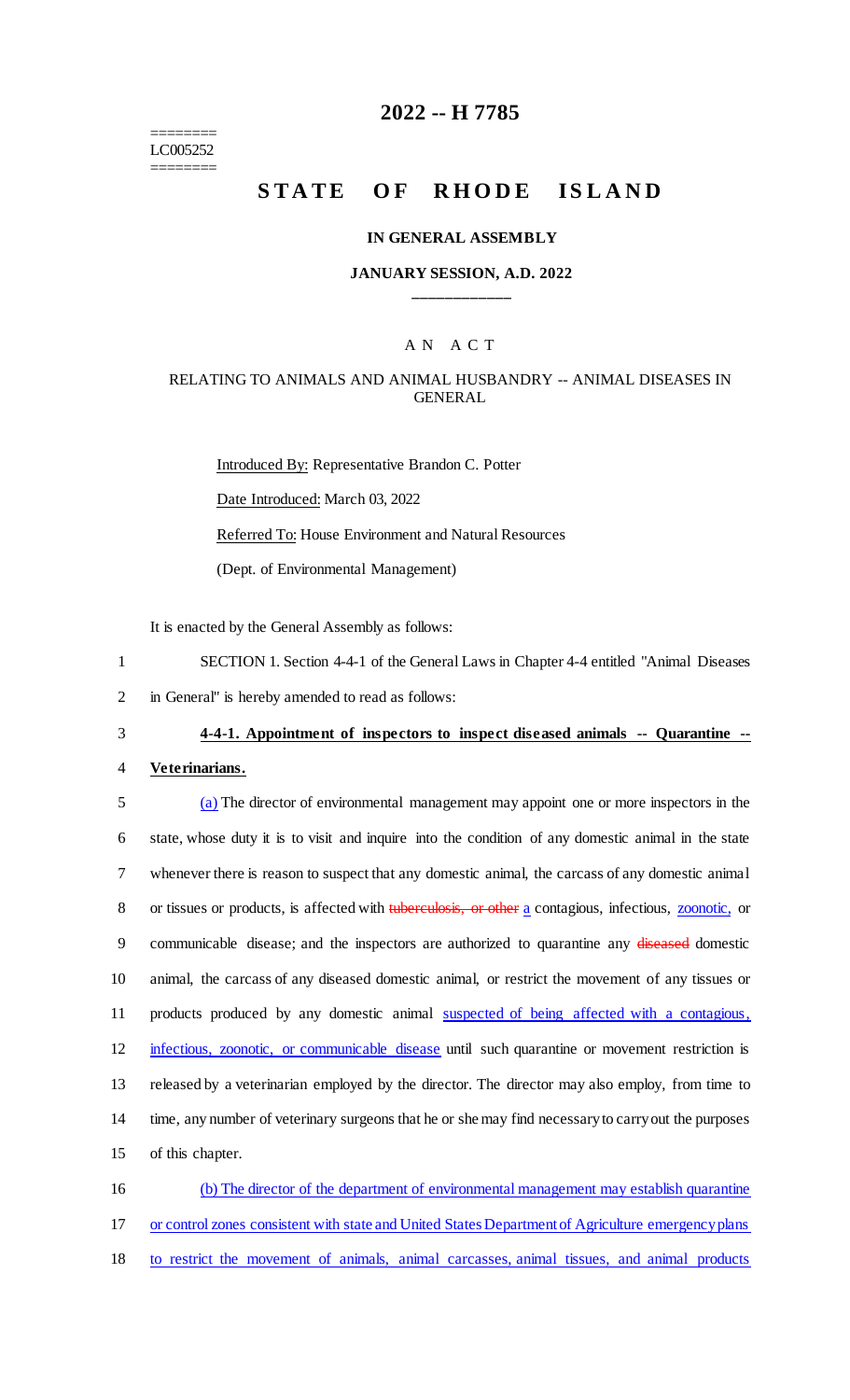- 1 suspected of being affected with a contagious, infectious, zoonotic or communicable disease. Any
- 2 control or quarantine zone established under this authority will remain in effect until the chief of
- 3 agriculture and/or the state veterinarian determine that the zone is no longer necessary to mitigate
- 4 the threat of disease.
- 5 (c) The director of the department of environmental management may order examination
- 6 or testing of any quarantined animal or animal in a quarantine or control zone for disease
- 7 surveillance purposes or as a term of the order of quarantine. The director may authorize qualified
- 8 department personnel to carry out any examination or testing or may order the testing to be
- 9 performed by a licensed veterinarian qualified to perform the testing.
- 10 SECTION 2. This act shall take effect upon passage.

======== LC005252 ========